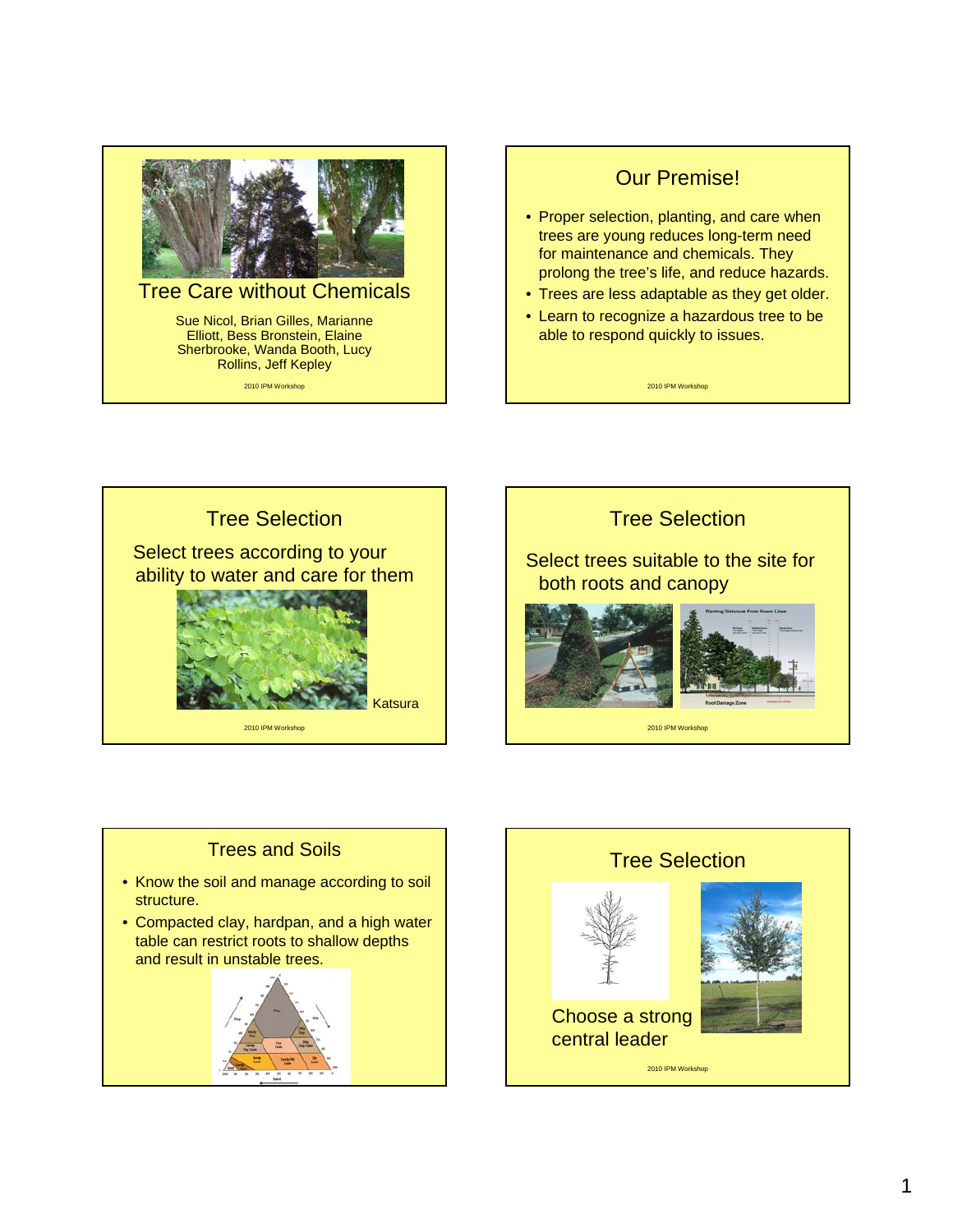









# Follow Mother Nature's Lead

- General Sherman is 2700 years old
- Strong central leader with smaller diameter side branches
- U-Shaped branch attachments
- Roots growing radially from trunk
- Adapted to soils and rainfall

2010 IPM Workshop

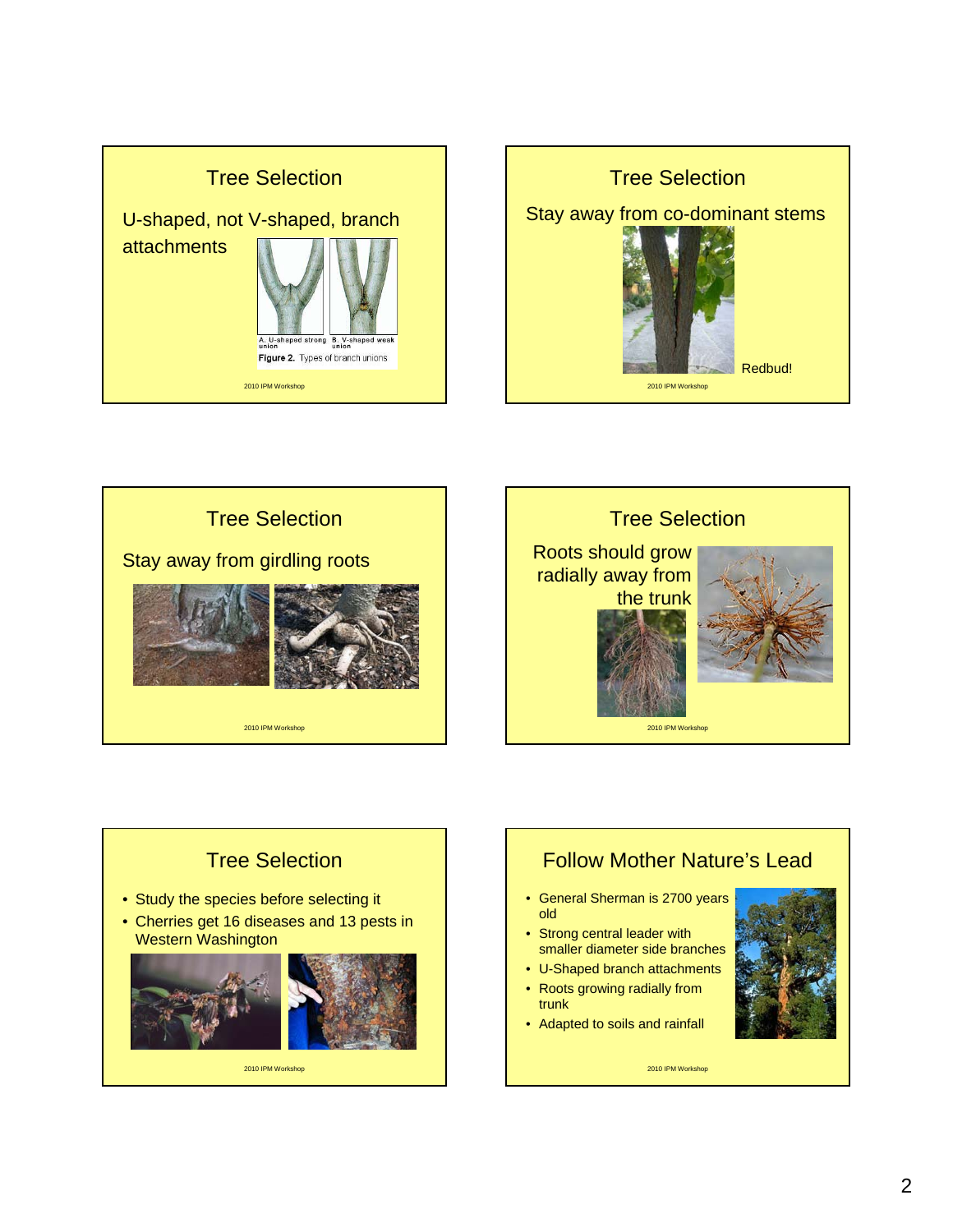## Tree Planting

- Eliminate circling roots at planting
- Shave root ball's outer edge
- Remove kinking and downward-growing roots



# Tree Planting • Plant shallowly so that the top root is at or slightly above the soil surface. • This tree was planted too deeply and is unstable. Notice how roots grow upward to surface.

 $201$